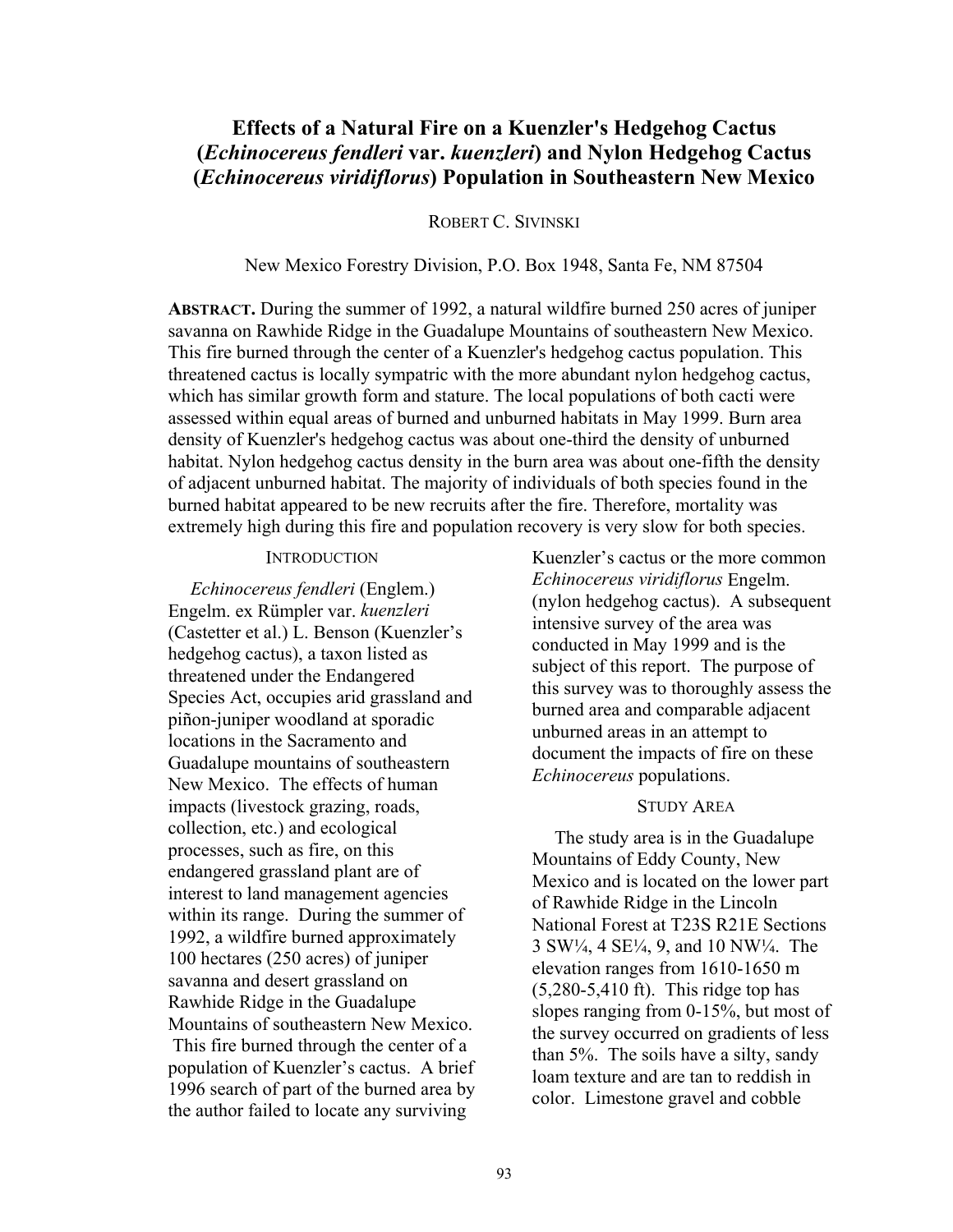make up to approximately 50% cover and the barren limestone bedrock is frequently exposed at the surface.

Vegetation aspect is of a shrubby grassland and juniper savanna. Tree cover varies from 2-25% and is predominantly composed of one-seed juniper (*Juniperus monosperma*). A few piñon (*Pinus edulis*) and alligator juniper (*Juniperus deppeana*) contribute to the overstory. The relatively lowgrowing Pinchot's juniper (*Juniperus pinchotii*) is nearly as abundant as *J. monosperma* and could be classified as either a small tree or large shrub. Other common shrub species include banana yucca (*Yucca baccata*), New Mexico agave (*Agave parryi* var. *neomexicana*), sacahuista (*Nolina texana*), sotol (*Dasylirion leiophyllum*), cholla (*Cylindropuntia imbricata*), prickly pear (*Opuntia phaeacantha*), squawbush (*Rhus trilobata*), algerita (*Berberis haematocarpa*), and Apache plume (*Fallugia paradoxa*). Grasses are the dominant ground cover (25-40%) and are mainly represented by curlyleaf muhly (*Muhlenbergia setifolia*), blue grama (*Bouteloua gracilis*) and black grama (*Bouteloua eriopoda*). Tabosa grass (*Pleuraphis mutica*) is localized, but densely covers silty swales in Karst depressions. Herbaceous species are fairly diverse, but comprise less than 5% of the ground cover. Common species include bladderpod (*Physaria fendleri*), globe mallow (*Sphaeralcea leptophylla*), vervain (*Verbena perennis*), and baby white aster (*Chaetopappa ericoides*). Species of low-growing, cylindrical cacti growing in this habitat include Kuenzler's hedgehog cactus, nylon hedgehog cactus, pincushion cactus (*Escobaria vivipera*), Heyder's pincushion (*Mammillaria heyderi*), and

# Chihuahuan fish-hook cactus (*Sclerocactus uncinatus* ssp. *wrightii*).

# **METHODS**

Field surveys were conducted on May 11-13, 1999, which coincides with the early blooming period for Kuenzler's hedgehog in the Guadalupe Mountains. Surveyors included the author and three U.S. Forest Service employees. The first day was spent by a single observer establishing the perimeters of the burned and unburned study areas and flagging any observed Kuenzler's hedgehog cacti. All four participants worked the following days. A total of 60 man hours were devoted to this field survey. Exactly one-half of this time was spent surveying the burned area and the other 30 hours surveying the adjacent unburned areas.

Care was taken to ensure that the burned and unburned surveys were comparable. The same amount of time was spent in each treatment and roughly equal acreages were covered in the burned and unburned areas. Unburned area surveys were conducted on both sides of the burned area to determine if the original pre-fire population was continuous across the ridge top. Also, a few small areas of unburned habitat were located within the fire area. The survey was conducted by four men walking abreast at approximately 15 meter intervals. The outside man placed occasional strips of red flagging along his route so the inside man could keep a proper interval on the return trip across the study area.

The most abundant and evenly distributed small cactus species in the area is a brownish red- flowered species of nylon hedgehog cactus (*E. viridiflorus*). This species is comparable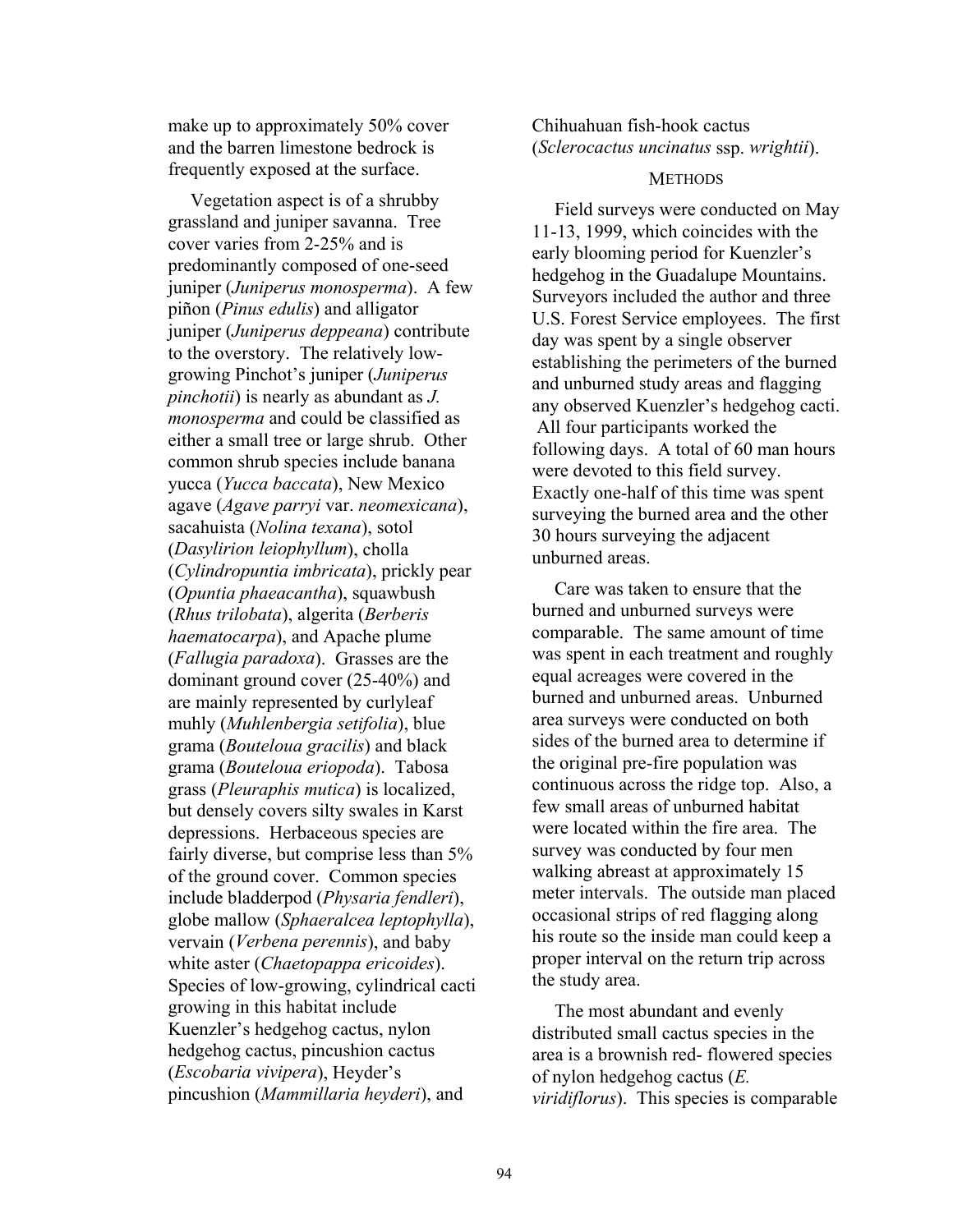to Kuenzler's hedgehog in a fire impact study since they occur in the same grassy habitat and have approximately the same morphological stature. Therefore, all nylon hedgehog cacti were also counted in this study to corroborate the fire impact findings for Kuenzler's hedgehog.

#### RESULTS AND DISCUSSION

Gross vegetation changes within the burned area (after seven years of recovery) were not especially dramatic. The line between burned and unburned habitats was often difficult to detect. Grass and forb cover were similar in both the burned and unburned treatments and most of the burned woody species (yucca, Pinchot's juniper, squawbush, Apache plume, etc.) had sprouted from their root crowns. The most significant visual change in the burned area was the nearly complete elimination of sotol from the post-fire flora and the standing dead remains of one-seed juniper and cholla.

Detection of young, non-flowering Kuenzler's hedgehog cacti in grasscovered habitat is extraordinarily difficult. Only one non-flowering juvenile was located during the entire survey (burned area). All others cacti seen were adults and most of these had flowers or large flower buds. Since the juvenile fraction of the population could not be assessed by this field survey, it is reasonable to assume the proportionality of juvenile to adult individuals is similar in burned and unburned treatments.

Kuenzler's hedgehog is distributed nearly throughout the entire study area. The area of greatest density is the unburned habitat just east of the fire line. Its greatest density within the burn area is also near the east fire line. Density begins to peter-out in the unburned area west of the fire line and only a single cactus was located in the eastern-most transect of the study area. Likewise, there are very few plants at the tip of the ridge in the eastern-most part of the study area. Therefore, it is reasonable to assume that the fire impacted a large portion (possibly half) of the Kuenzler's hedgehog population on Rawhide Ridge and comparison of the burned and unburned areas is valid (Table 1). At the time of this survey (seven years postfire), there were two-thirds fewer Kuenzler's hedgehog cacti in the burned area than in the comparable unburned habitat (43 vs. 110 respectively). The difference in nylon hedgehog densities was more dramatic with almost fourfifths fewer plants in the fire impacted area than the unburned area (74 vs. 342 respectively).

Only two of the more than 20 Kuenzler's hedgehog cacti seen by the author in the burned area appeared to be survivors of the 1992 wildfire. One was at the fire line (3 meters inside the burn area) where the fire intensity may have been low. It appeared to have been damaged because it had pupped three additional heads from the side of the

| TABLE 1. 1999 densities of Kuenzler's hedgehog and nylon hedgehog cacti in equivalent areas of |                                     |
|------------------------------------------------------------------------------------------------|-------------------------------------|
| burned and unburned habitat on Rawhide Ridge, Guadalupe Mountains, NM.                         |                                     |
|                                                                                                | $N = 1$ . The $1 - 1$ . The $1 - 1$ |

|                                        | Kuenzler's Hedgehog | Nylon Hedgehog |
|----------------------------------------|---------------------|----------------|
| Unburned - East Side                   | 70                  | 116            |
| Unburned - West Side                   | 34                  | 223            |
| Unburned inclusions (within fire area) |                     |                |
| Total within unburned habitat          | l 10                | 342            |
| Total within burned habitat            | 43                  | 74             |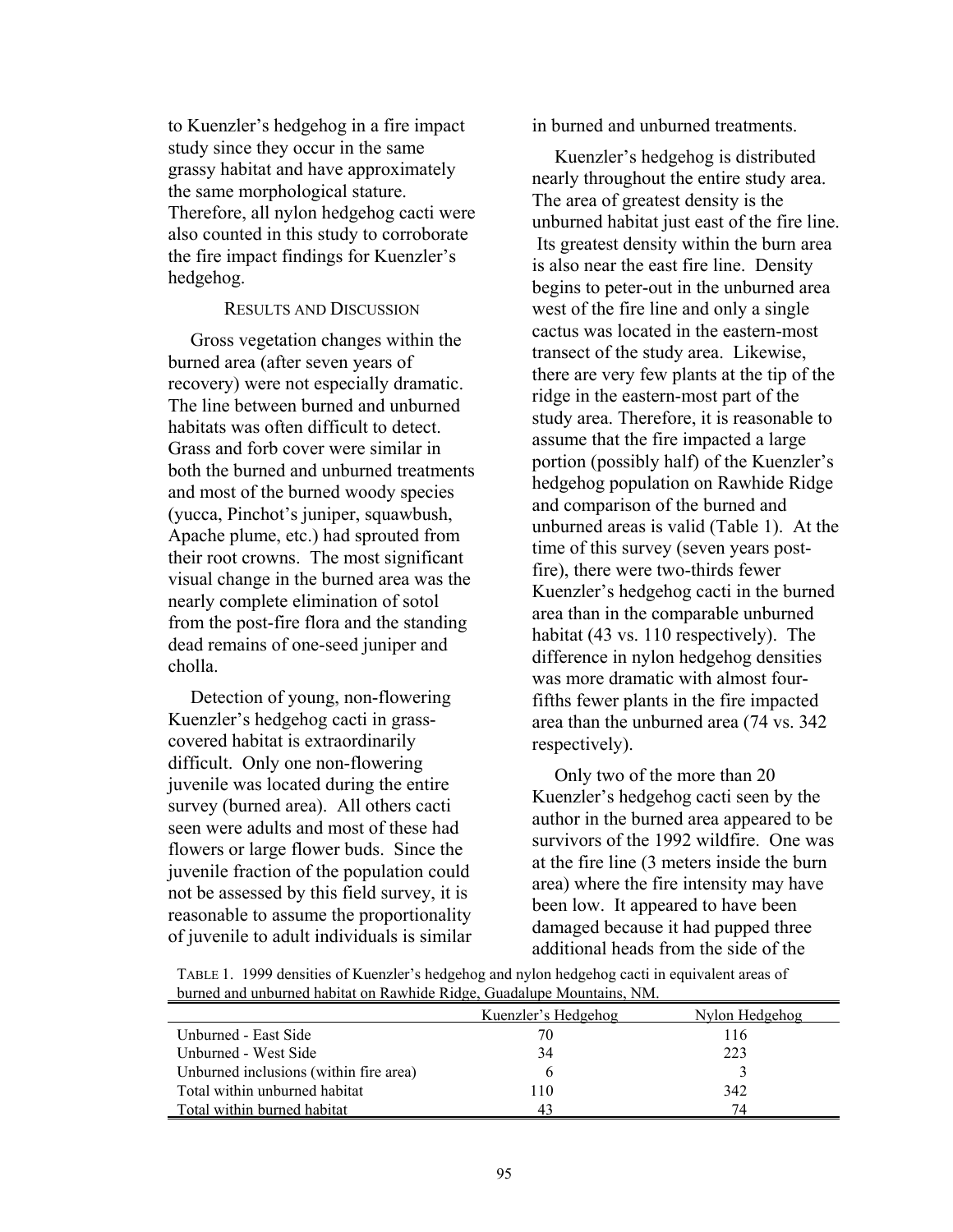plant facing the fire. The other survivor was within a large barren area of rock outcrop where it had escaped the flames. All other Kuenzler's hedgehog cacti seen by the author within the burned area lacked the gray epidermis on the lower stem, which marks older cacti. Therefore, approximately 90% of Kuenzler's hedgehog cacti seen in the fire-impacted area were probably less than seven years-old and had only recently reached reproductive age. Most cactus species of this type require at least four to five years to become large enough to flower and make fruit. These new individuals apparently germinated from the soil seed bank within a year or two after the fire. Seed dispersal from mature cacti in adjacent unburned habitat is also a possible source of these new individuals, but less likely, since dispersal over a distance is probably a slower process.

The majority of the approximately 60 Kuenzler's hedgehog cacti seen by the author in the unburned area had gray lower stems and appeared relatively old. Since nearly all of the Kuenzler's hedgehog cacti seen in the burned area were relatively young, it is reasonable to assume that mortality during the 1992 fire was almost complete. Severe mortality also occurred in the fireimpacted population of nylon hedgehog cactus. The dead remains of several nylon hedgehog cacti were still visible in 1996 and no live plants were seen during a brief walk through the burned area. Although relative age is difficult to determine for nylon hedgehog, the assumption that the majority of nylon hedgehog cacti in the burned area were less than seven years-old is probably also reasonable. The greater number of nylon hedgehog cacti than Kuenzler's

hedgehog cacti (74 and 43 respectively) in the burned area may be explained by the fact that the nylon hedgehog is a more abundant species and had established a larger soil seed bank for the germination of new plants in the post-fire habitat.

### CONSERVATION CONSIDERATIONS

Fire appears to have an immediate and severe effect on Kuenzler's hedgehog populations. These cacti usually grow in grassy areas and are frequently found within clumps of grass. This proximity to highly flammable fine fuels results in the death of most cacti when fire sweeps through the habitat.

The impact of fire over the long-term is not so bleak. The Rawhide Ridge population of Kuenzler's hedgehog was apparently large enough to establish a soil seed bank capable of immediately colonizing the post-fire habitat. Germination and establishment may have been enhanced by nutrients released from burned vegetation. Total recovery, however, appears to be a slow process. Seven years after the Rawhide Ridge Fire, the adult population within the burned area was rather spotty and significantly less numerous than in the adjacent unburned habitat. The soil seed bank in the burned area was probably depleted after the first flush of germinants and will probably need many years of reproductive success by new adults to become sufficient to colonize a subsequent fire. Population density and an uneven age structure will also take many more years to normalize to pre-fire levels. At least two more generations similar to the first flush of post-fire recruitment will be needed to bring this species back to pre-fire density.